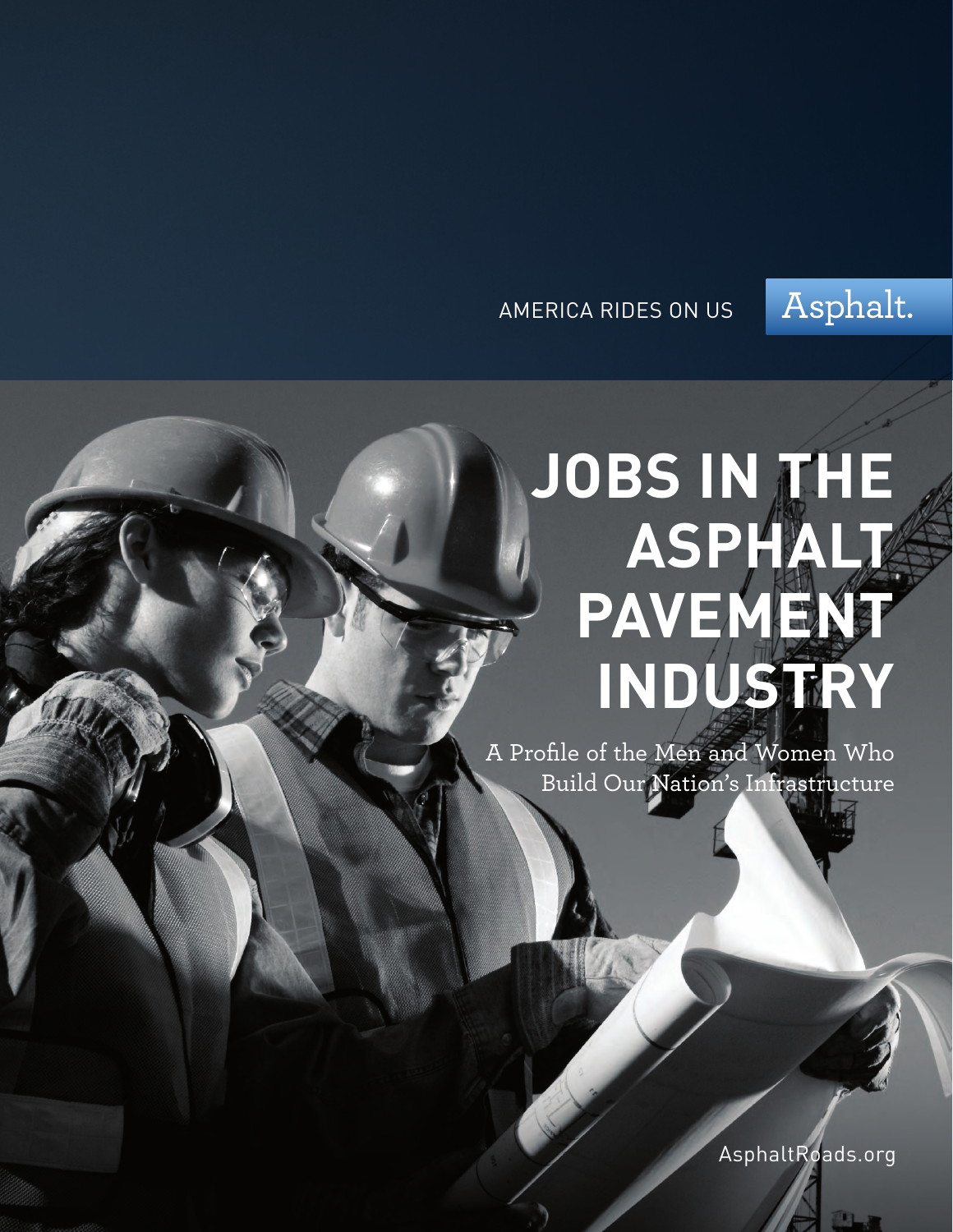## Asphalt.

# **JOBS IN THE ASPHALT PAVEMENT INDUSTRY**

We – the asphalt pavement industry – are leaders in the construction and maintenance of America's road and highway transportation network. While asphalt pavements serve a national market, they are built by people who live and work in the areas that they serve. Asphalt jobs truly are Main Street jobs that cannot be outsourced overseas. Asphalt jobs are also green jobs; asphalt is America's most reused and recycled material, and virtually every worker in the industry is involved in reuse and recycling in some way.

The asphalt pavement industry is proud to support the people who rely on our country's infrastructure as well as those who have made the industry a career choice.

With one-third of our nation's infrastructure in poor condition and construction unemployment at twice the national rate, there has been much debate about highway funding as a stimulus for job creation. Like all economic

debates, this one involves many variables and dynamic assumptions that can make it difficult to accurately measure the true impacts. This paper breaks down the industry by the numbers, to show who we are and the important role workers in the asphalt and contributing industries play in the lives of all Americans.

### **Who We Are**

The asphalt industry workforce includes asphalt plant managers, administrators, road crews, researchers, engineers, and support personnel, all of whom play critical roles in building and maintaining the roads we use every day. Careers in the asphalt industry are not limited to construction activities. Many civil engineers, technologists, and researchers with advanced degrees are necessary to ensure the quality and safety of our road system.

### **Asphalt Jobs by the Numbers**

### 67,367

Number of employees who work for refiners producing liquid asphalt.

Source: U.S. Census Bureau

# 117,000

Total number of employees in the aggregates industry.

Source: National Sand, Stone and Gravel Association

### 14,923

Number directly employed in asphalt mix production.

Source: U.S. Census Bureau

# 410,000

Total number employed in the construction of highways, streets, runways, roads, and bridges.

Source: U.S. Census Bureau

## 40,800

Total employees in the manufacture of construction equipment.

Source: Association of Equipment Manufacturers

## 326,400

Employees in the dealer/ wholesale distribution network for construction equipment.

Source: Association of Equipment Manufacturers

30,000

Number of jobs created for every \$1 billion of federal investment.

Source: Federal Highway Administration

# \$6.2 Billion

Economic activity generated for every \$1 billion invested in federal highways.

Source: U.S. Department of Transportation

The numbers above represent employment in these industries in 2007 (prior to the economic downturn). While there is no way to separate out asphalt-related positions in the aggregates and equipment sectors, these numbers provide the best indicators available on overall employment related to asphalt pavements.